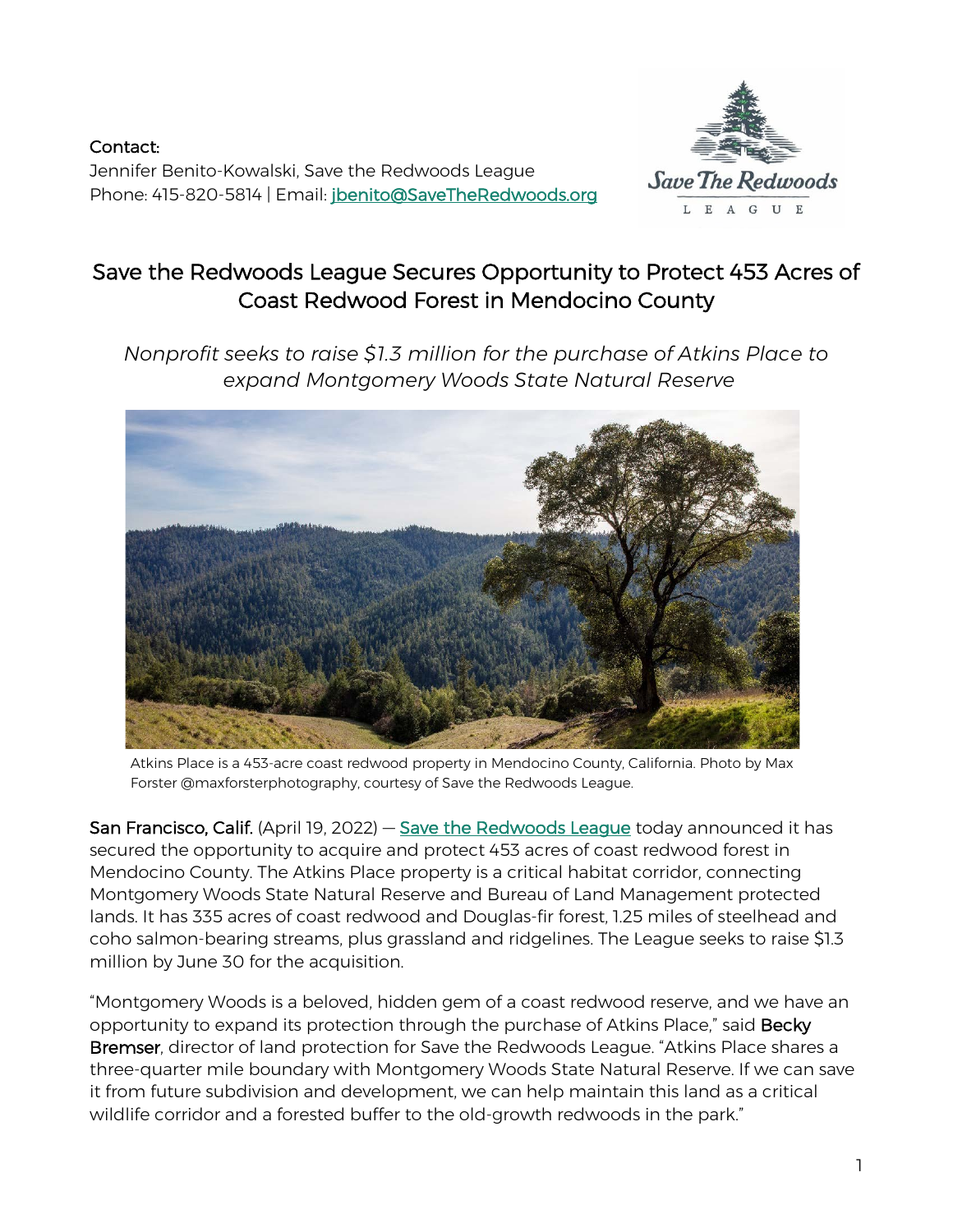## Adding Atkins Place to Mendocino's Protected Lands

Located in the South Fork Big River watershed, Atkins Place provides critical spawning habitat for steelhead trout and coho salmon, which are culturally and ecologically important species protected under the Endangered Species Act. Atkins Place also provides important habitat for the endangered foothill yellow-legged frog and northern spotted owl as well as other animals, including northern goshawk, white-tailed kite and other raptors.

The mixed conifer forest on Atkins Place ranges in age from 50 to 90 years. It has been privately owned and managed for timber production for decades. The current landowners, the Weger and Hodge families, have had a Non-Industrial Timber Management Plan in place since 2002 to improve the condition of this young forest. Sustainable timber harvests have taken place, focusing on removing small, unhealthy trees to promote the growth of the larger, more vigorous trees. This conservation-oriented practice brings back a diversity of tree sizes and age classes, characteristics of a healthy forest.

"We're very proud of how good the forest looks these days and how far it has come," said Lisa Weger, a representative of the families that are selling Atkins Place to the League. "Seeing Save the Redwoods League purchase Atkins Place means that it will be protected and that all of our work to make this forest healthy will continue."

The League plans to own and manage the property before ultimately transferring it to California State Parks for inclusion in Montgomery Woods State Natural Reserve, creating a potential opportunity for expanded public access in the park.

The protection of Atkins Place furthers the League's [centennial vision](https://www.savetheredwoods.org/100-years/next-100-years/) to double the size of coast redwood forests in parks and reserves and secure the redwood forests' footprints and ecology.

### Saving Mendocino County's Iconic Redwood Forests

Save the Redwoods League has protected forests in some of Mendocino County's most beloved parks and reserves, including Mendocino Headlands State Park, Sinkyone Wilderness State Park, Montgomery Woods State Natural Reserve, Navarro River Redwoods State Park and Hendy Woods State Park. Most recently, the League [purchased and](https://www.savetheredwoods.org/press-releases/league-buys-lost-coast-redwoods-the-longest-stretch-of-privately-owned-shoreline-in-the-coast-redwood-range/)  [protected](https://www.savetheredwoods.org/press-releases/league-buys-lost-coast-redwoods-the-longest-stretch-of-privately-owned-shoreline-in-the-coast-redwood-range/) the 3,181-acre Lost Coast Redwoods property and [donated](https://www.savetheredwoods.org/press-releases/523-acres-of-forestland-donated-to-intertribal-sinkyone-wilderness-council/) a 523-acre redwood forest known as Tc'ih-Léh-Dûñ to the InterTribal Sinkyone Wilderness Council, returning Indigenous guardianship of the land.

## Funding the Protection of Atkins Place

Save the Redwoods League has secured an agreement to purchase the Atkins Place property from its current owners for \$1.18 million. In addition to the purchase price, the League seeks to raise \$120,000 for stewardship and transaction costs.

The California Natural Resources Agency has awarded the League \$550,000 in acquisition funding for this project through its Environmental Enhancement & Mitigation Program. Google has also made a \$188,000 gift through its partnership with the International Living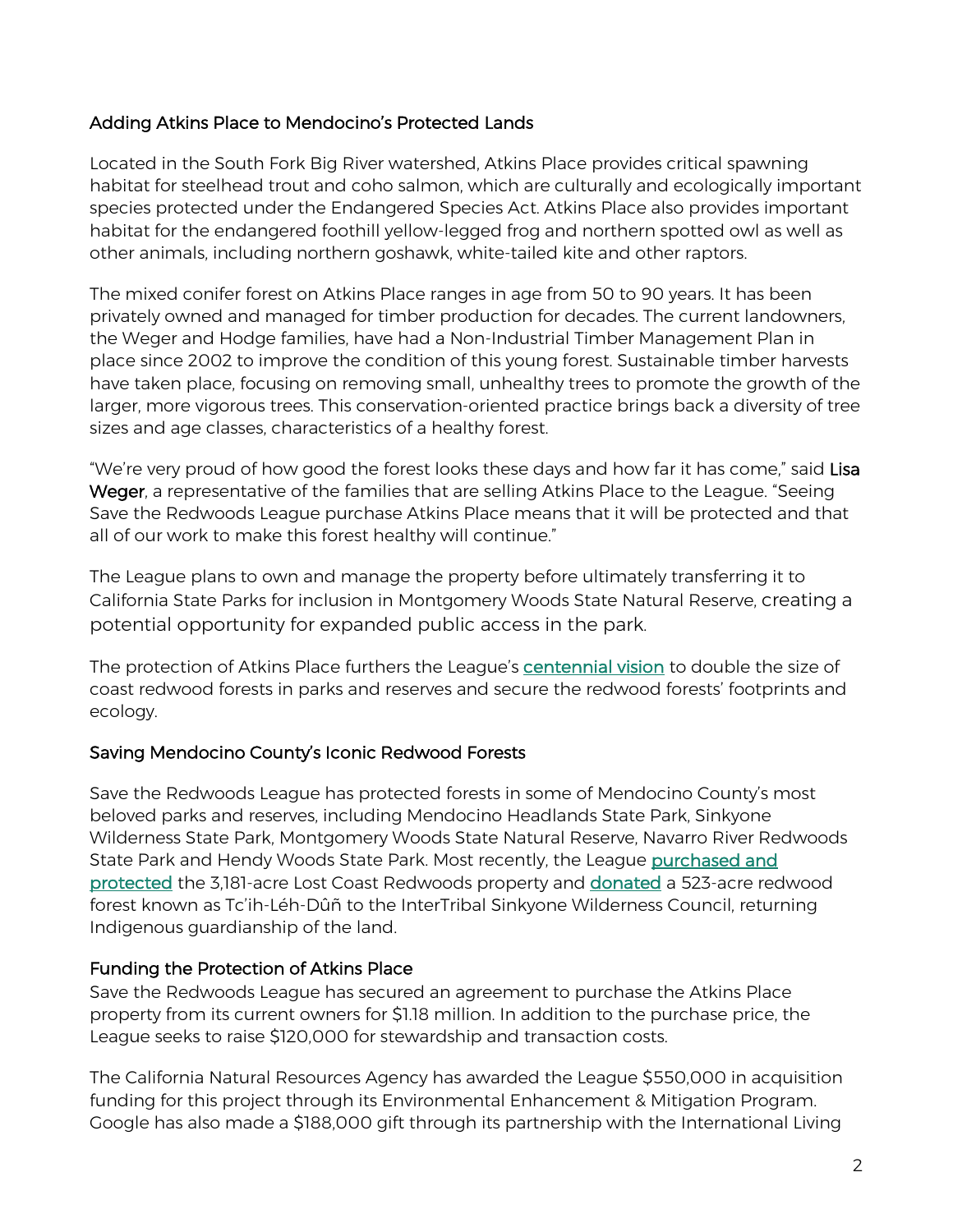Future Institute and its pursuit of the Living Building Challenge, a certification program that requires new projects to meet certain environmental metrics and directs funding to environmental initiatives.

The League has launched a **fundraising effort** to raise the remaining \$562,000 needed to purchase the property by June 30, 2022.



*\*\*\**

The public can [learn more](https://www.savetheredwoods.org/project/atkins-place/) about Atkins Place and [donate](https://www.savetheredwoods.org/atkins) to support its protection and stewardship on the Save the Redwoods League website.

To access hi-res images and b-roll, please [visit the League's online newsroom](https://www.savetheredwoods.org/about-us/newsroom/).

To schedule an interview, contact Jennifer Benito-Kowalski at 415-820-5814 or [jbenito@SaveTheRedwoods.org.](mailto:jbenito@SaveTheRedwoods.org)